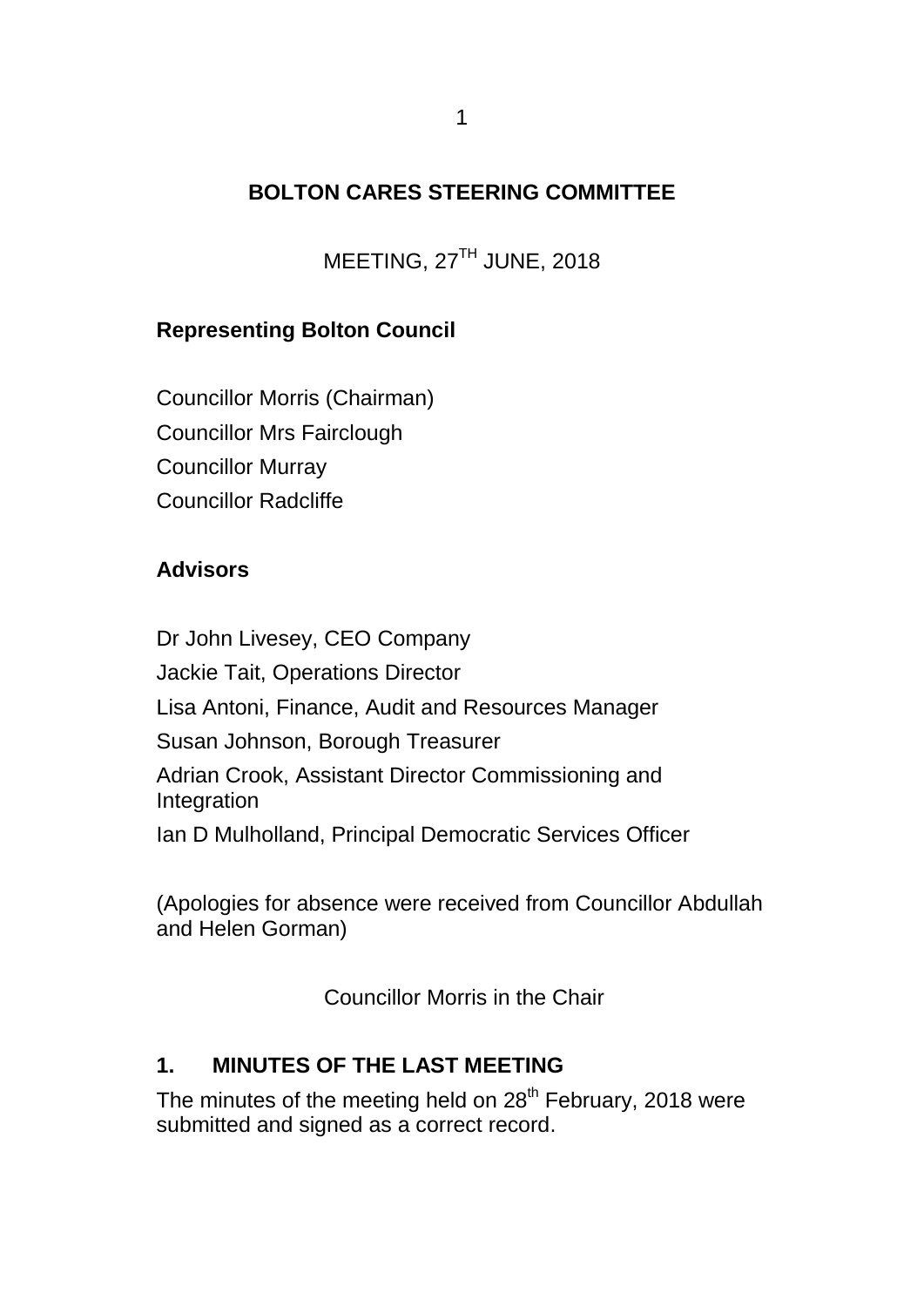#### **2. CHANGE OF COMPANY SECRETARY**

The Chief Executive Officer submitted a report which sought approval for a change to the company secretary of Bolton Cares Ltd, Bolton Cares (A) Ltd and Bolton Cares (B) Ltd.

The report explained that Bolton Cares Ltd, Bolton Cares (A) Ltd and Bolton Cares (B) Ltd were incorporated on 3rd September, 2015.

Upon incorporation, the Borough Solicitor, Helen Gorman, was appointed as the company secretary for all three of the Bolton Cares' companies. Whilst this arrangement had served the companies well, it had been identified that there was a potential conflict of interest between the role of the Borough Solicitor and the role of Company Secretary.

The potential conflict of interest arose because of the Council's regulatory and enforcement functions in relation to local businesses. In the unlikely event that the Council would need to take enforcement action against Bolton Cares or to bring a prosecution against any of the Bolton Cares companies, it was the Borough Solicitor who would be responsible for leading such action.

To remove the potential for the conflict of interest it was proposed that the Borough Solicitor step down as the company secretary for Bolton Cares and that the role was taken up by the company's Finance, Audit and Resources Manager, Lisa Antoni.

To ensure that the new company secretary had a full understanding of the role of the company secretary she would attend a training and development course on the role of the company secretary provided by the Institute of Directors.

In conclusion, the report indicated that the company's records, with Companies House would be updated to reflect the proposed change.

Resolved – That approval be given to the following:

(i)The removal of Helen Gorman (Bolton Council Borough Solicitor) as Company Secretary for Bolton Cares Ltd, Bolton Cares (A) Ltd and Bolton Cares (B) Ltd.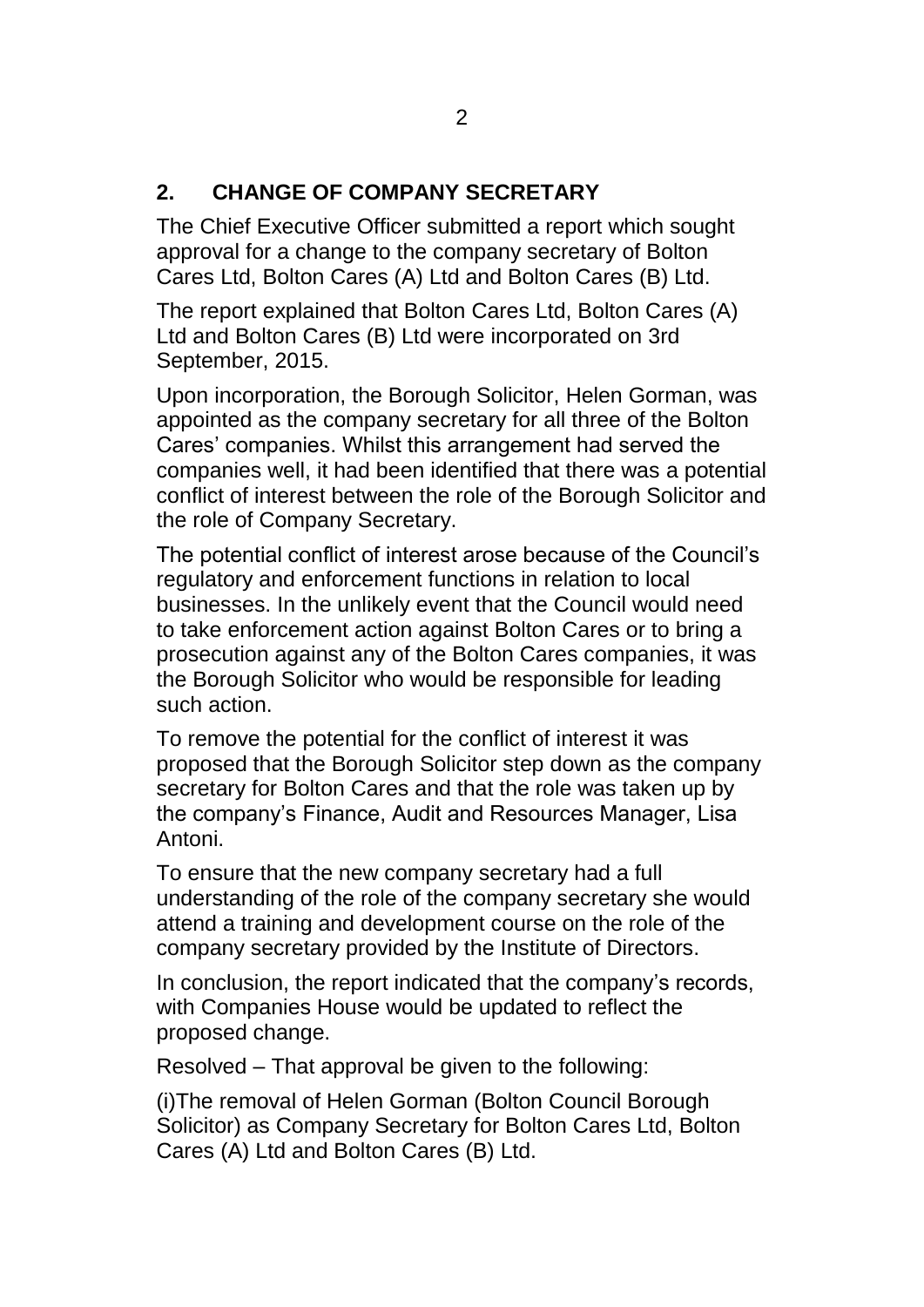(ii)The appointment of Lisa Antoni (Finance, Audit and Resources Manager) as Company Secretary for Bolton Cares Ltd, Bolton Cares (A) Ltd and Bolton Cares (B) Ltd.

# **3. EXCLUSION OF PRESS AND PUBLIC**

Resolved – That, under Section 100(A) (4) of the Local Government Act 1972, the public be excluded from the meeting for the following items of business on the grounds that it involves the likely disclosure of exempt information as specified in paragraph 1 and 3 of Part 1 of Schedule 12A to the Act; and that it be deemed that, in all the circumstances of the case, the public interest in its exemption outweighs the public interest in its disclosure.

# **4. THE DIRECTOR'S REPORT**

Mr. J. Livesey, Chief Executive Officer submitted a report which updated members on the development and performance of the Bolton Care and Support Limited Company.

Information was provided which included the following areas, viz:-

- The Strategic Performance Scorecard which also provided a commentary about four of the performance perspectives and a more detailed analysis of staff sickness levels and mandatory training completion rates for the Company's services;
- Workforce remodelling;
- Leadership development;
- New business development;
- ICT;
- The Jubilee Centre; and
- Health and Safety matters.

Members in their discussions referred to matters concerning the training take up and its importance and the Jubilee Centre.

Resolved – that the position be noted.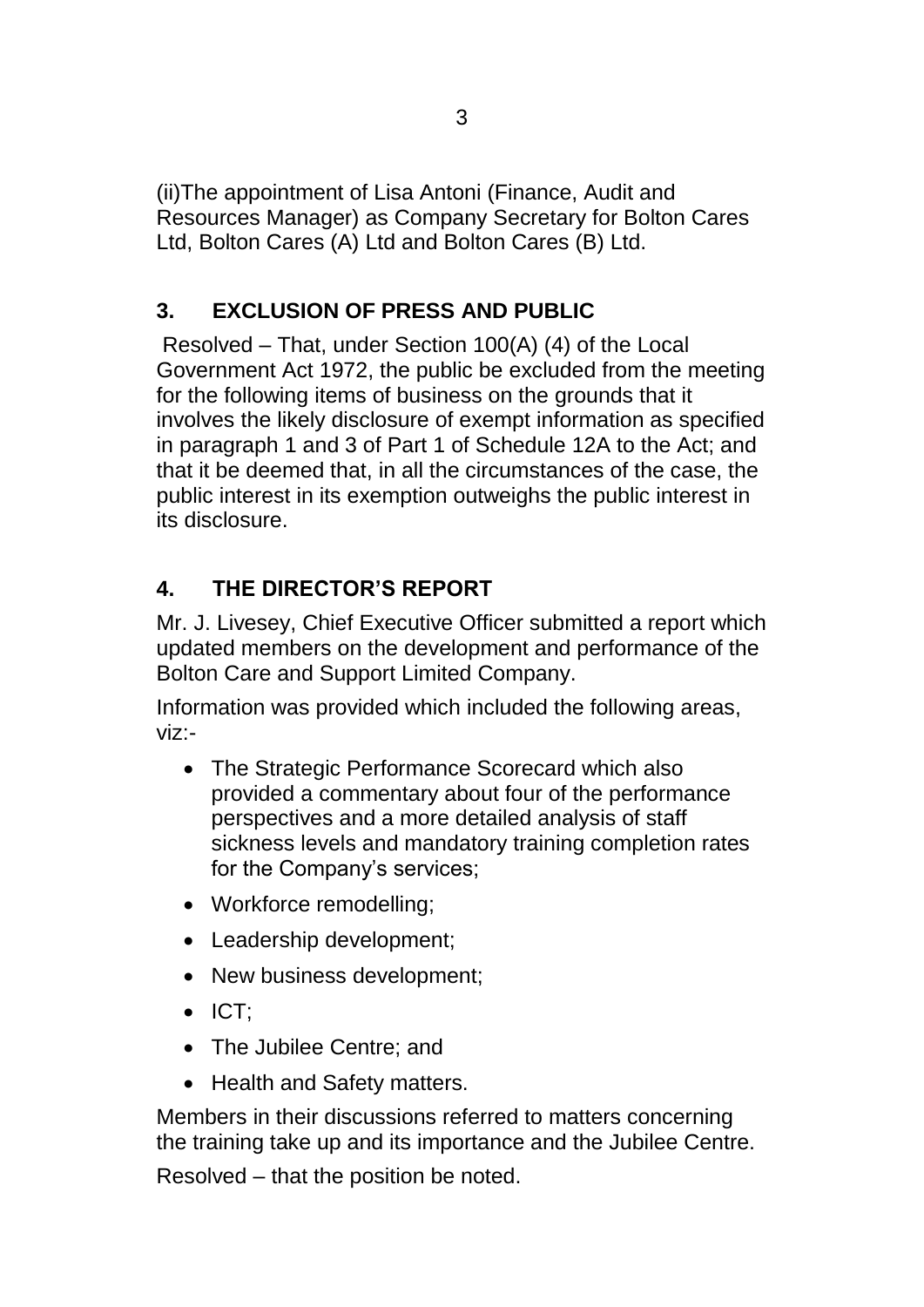## **5. THE PAY AWARD 2018/19**

The Chief Executive Officer submitted a report which sought approval for the implementation of the 2018/19 pay award.

The report reminded the Committee that Bolton Cares was owned by Bolton Council but was a separate limited company and was not part of the national negotiating arrangements for Local Government pay and other nationally agreed terms and conditions.

Bolton Cares was responsible for setting the terms and conditions and the rates of pay for its own employees and in doing so, must inform and consult with recognised trade unions.

The report set out details of the proposals following the consultation exercise.

Members in their discussions referred to matters around the practicalities of sleep in payments.

Resolved – That approval be given to the following pay award for implementation:

- (i) A 3.55% increase in the hourly rate of the lowest paid staff within the company from £8.45 per hour to £8.75 per hour, in line with the National Living Wage Foundation's recommended hourly rate, back dated to 1st April 2018.
- (ii) The transfer of staff on Creative Support terms and conditions onto Bolton Cares terms and conditions, from 1st July 2018.
- (iii) An increase in the sleep-in rate from £28.75 to £37.17 back dated to 1st April 2018, to ensure that the Company can comply with national minimum wage legislation.
- (iv) An increase in basic pay and allowances for staff on Bolton Cares terms and conditions of 1.5%, back dated to 1st April 2018.
- (v) An increase in basic pay and allowances for staff on Bolton Council terms and conditions of 1%, back dated to 1st April 2018.
- (vi) That the hourly rate for apprentices remains at £5.00 per hour for 2018/19.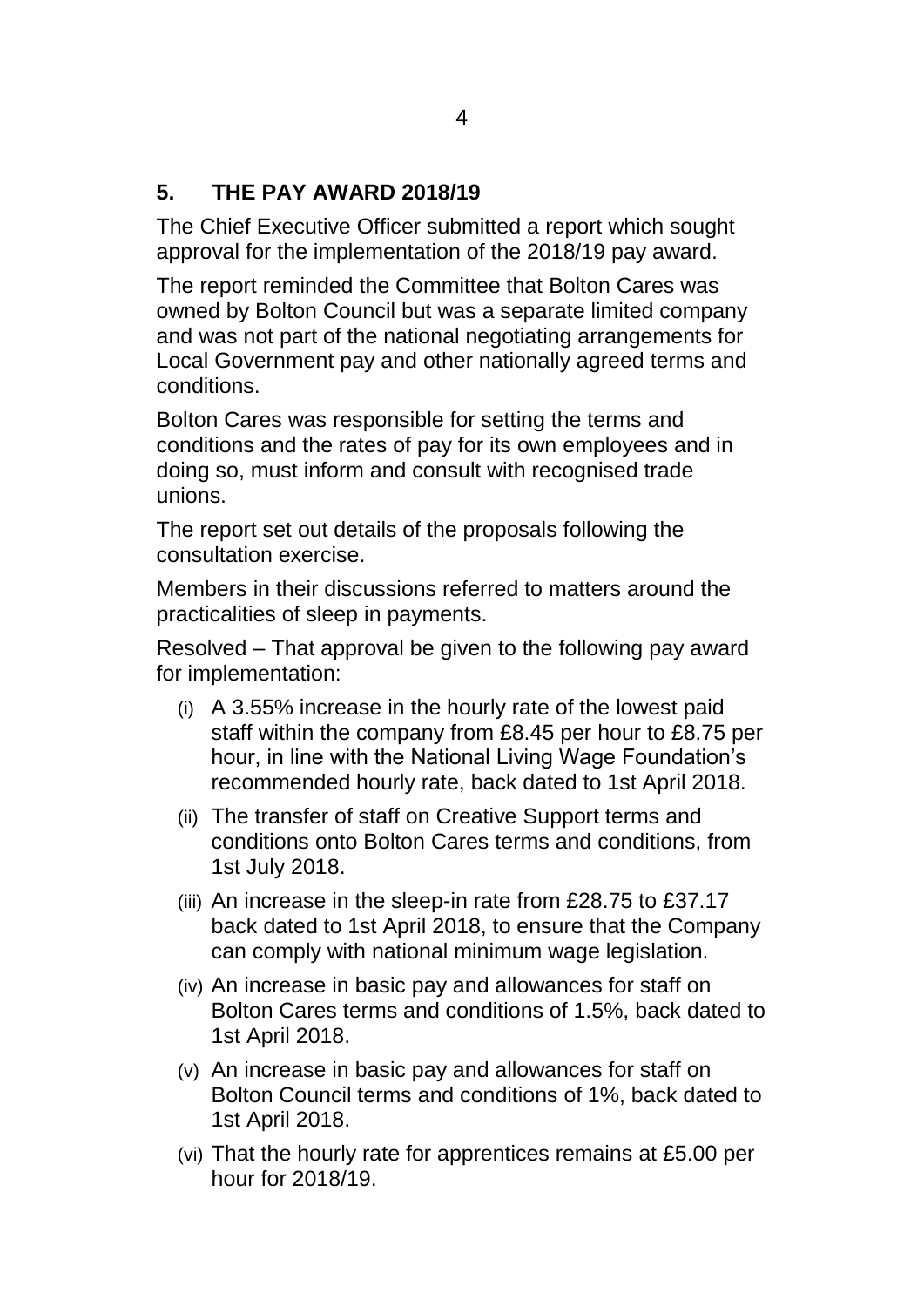# **6. THE 2018/19 BUDGET**

The Chief Executive Officer submitted a report which sought approval for the 2018/19 budget and the necessary works to generate savings and to grow and develop the business.

Members in their deliberations referred to matters around business growth and the risks, what younger people and younger families want and the impact of the service review programme.

Resolved – That approval be given to:

- i. The 2018/19 budget for Bolton Cares.
- ii. The programme of SLA savings outlined in the report at Section 7.
- iii. The allocation of £180,000 from the Innovation Fund reserve for the purposes of service quality improvements and investment in business growth.
- iv. That matters concerning the cleaning regime at Winifred Kettle be delegated to the Chief Executive Officer.

# **7. SENIOR SUPPORT WORKER REVIEW**

The Operations Director of Bolton Cares submitted a report which sought approval for the implementation of a revision of Senior Support Worker and Day Services Officer job roles, following a consultation exercise.

Members in their discussion referred to matters around the consultation exercise.

Resolved – That approval be given to the implementation of a review of Senior Support Workers and Day Services Officer roles, as set out in the report.

# **8. EXTRA CARE SUPPORT WORKER REVIEW**

The Operations Director of Bolton Cares submitted a report which sought approval to a proposed restructure of staffing in Extra Care, for consultation with affected staff and trade unions.